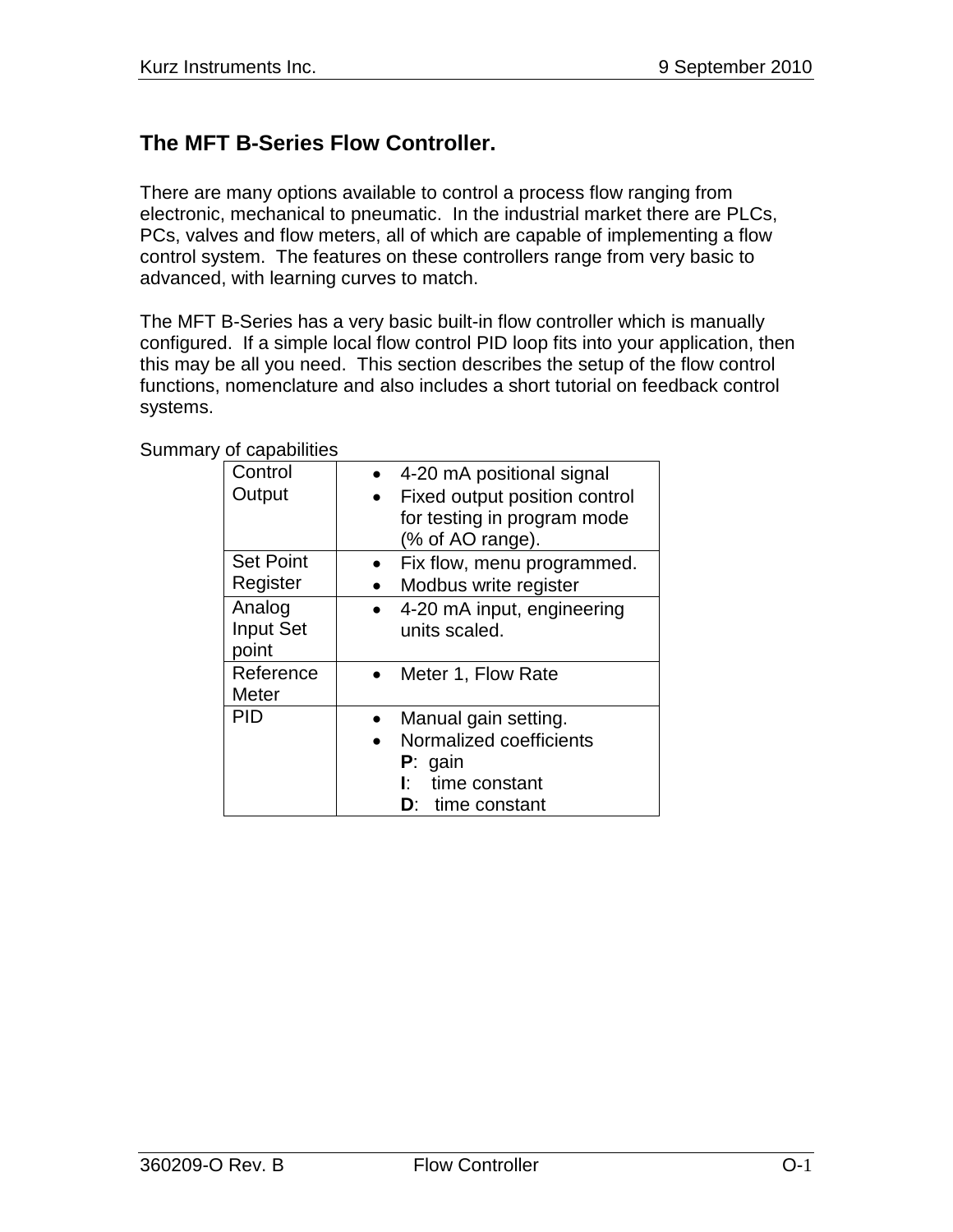### **Flow Controller Setup**

To use the MFT B-Series as an automatic flow controller, you connect one of its 4-20 mA outputs to your control valve, damper or motor controller and it will regulate the flow based on a fixed flow set point value or an analog Input for the set point. The 4-20 mA output can be used as a position command signal for a control valve or motor drive RPM.



The example above has the MFT B-Series flow meter actuating a valve based on an external set point of the flow rate. The second 4-20 mA output channel is sending the flow rate signal elsewhere, although it could be temperature instead of flow rate. PID control of the process is manually configured. The control output may be controlled manually from the LCD display to verify the range operation of the control loop or to manually set the output (control valve) at a fixed position.

#### PID Setup Steps

- 1. Mechanically mount all components, test for leaks and check flow control actuator motion or motor controller action.
- 2. Electrically connect all components. Decide which 4-20 mA output will be the control output and wire this in. The default output of the MFT units is for loop powered 4-20 mA. If you need it to be self powered, see the wiring diagrams.
- 3. Configure the output 4-20 mA scale for the control device using engineering units of velocity or flow rate. You tell the controller in process flow units what the flow rate is at 4 mA output position and 20 mA output position.
- 4. Configure the [set-point source:](#page-2-0)
	- [External analog input.](#page-5-0) Configure the 4-20 mA scale with the proper engineering units.
	- Internal Set point: a set point (Flow Rate or Velocity) value is entered to maintain the PID control variable (Flow Rate or Velocity) at a fixed value. This set point can be changed at the meter keypad or via a Modbus command.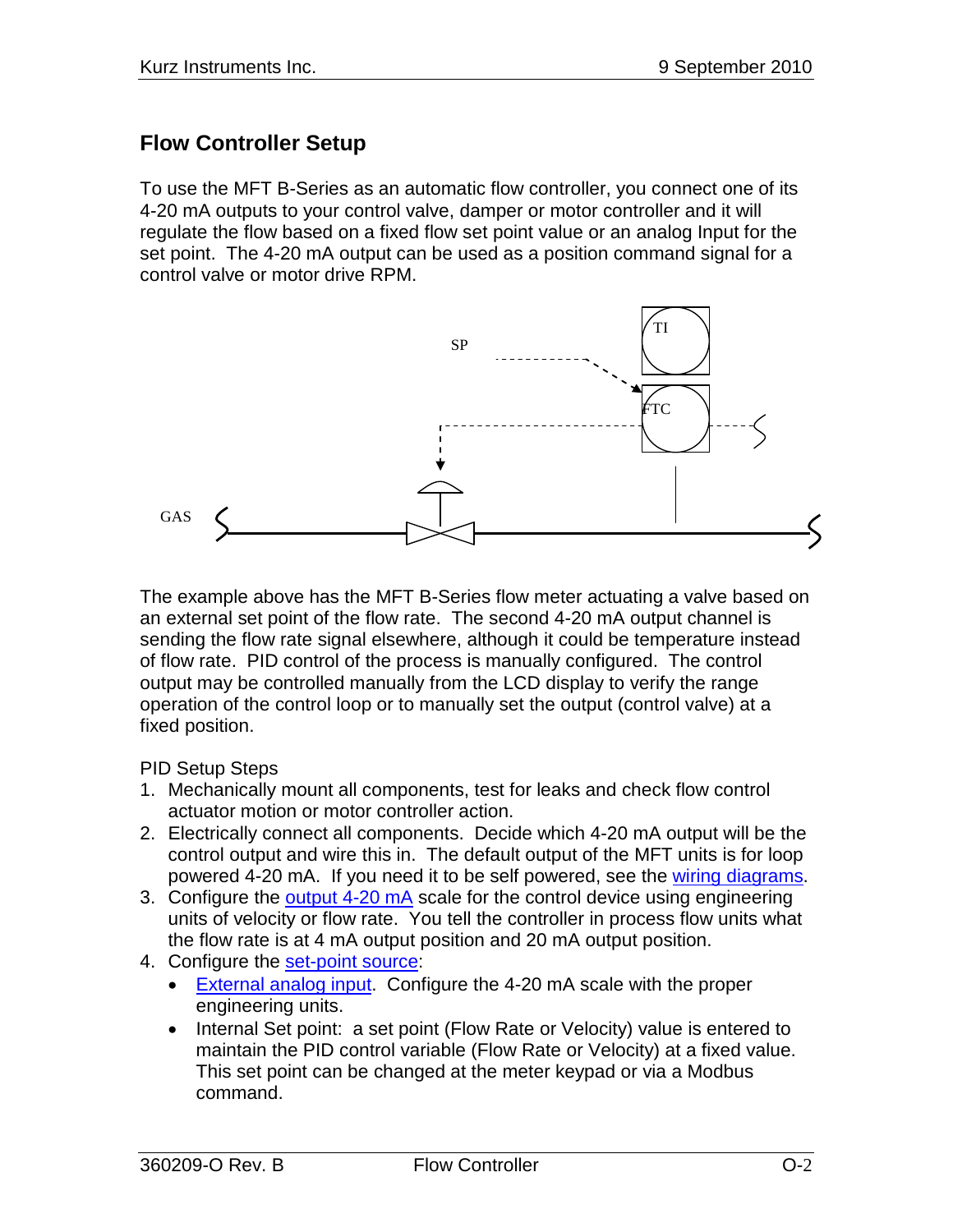5. [Tune t](#page-9-0)he control loop for stable operation over the flow range of interest.

The setup of the above parameters are done from *Program Mode* of the Flow meter which are covered next.

# <span id="page-2-0"></span>*Setup PID Data Menu*

Enter *Program Mode, by pressing P,* the *access code* (654321), and *E.* Press *2 to invoke the Quick Jump* option entry method and select **Option #21***,* for the Setup PID Data menu.

If the screen displays

| PID FUNCTION IS |  |
|-----------------|--|
| NOT INSTALLED!! |  |

the meter was not purchased with this option. Section I defines each version of the hardware to check if this feature is available for your meter.

The meter will prompt to set the PID function ON or OFF. Use the **^** or **v** key to change the selection to 'ON' then press **E** to accept the selection.

$$
\begin{array}{cc}\n\text{PID STATE} \\
\text{>ON} \\
\end{array} \qquad \qquad \begin{array}{c}\n\gamma \\
\gamma\n\end{array}
$$

The next screen will prompt for the PID mode of operation. The selection can be AUTOMATIC or MANUAL. AUTOMATIC is used for constant flow control which adjusts based on an external or internal set point. MANUAL is used for manual flow control using the PID Manual Control Menu to set the PID Control to a fixed position.

|         | PID OPERATION |                      |
|---------|---------------|----------------------|
| >MANUAL |               | $\mathcal{L}_{\tau}$ |

Use the **^** or **v** key to select the mode of operation and press **E** to accept the selection or **P** to skip to the next display.

The next screen prompts for the control variable. The selection can be FLOW RATE or VELOCITY. Select FLOW RATE for volumetric and mass flow or VELOCITY for flow velocity.

```
PID CONTROL TO
>FLOW RATE
```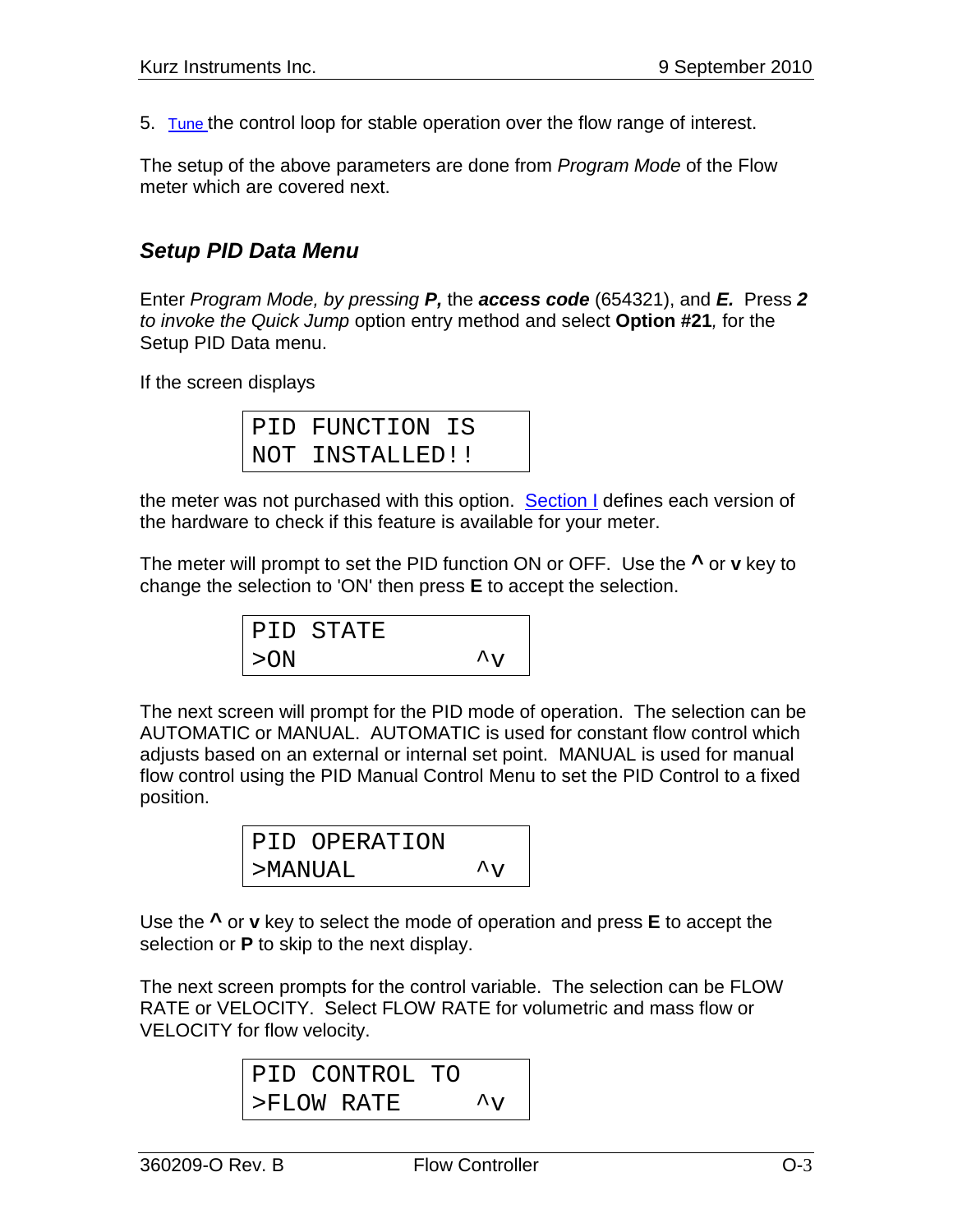Use the **^** or **v** key to select the variable to be controlled. Press **E** to accept the selection or **P** to skip to the next display.

The next screen prompts for the PID set point reference. The selection can be INTERNAL or EXTERNAL. INTERNAL is selected if the PID variable is controlled with respect to an internal (*internally* stored in the meter's nonvolatile memory) set point value specified by the user. EXTERNAL is selected if the PID variable is controlled with respect to a measured analog input.

| PID SETPT REF |                                      |
|---------------|--------------------------------------|
| $>$ TNTERNAL  | $\mathbf{A}_{\mathbf{X}\mathcal{F}}$ |

Use the **^** or **v** key to select the PID set point reference. If EXTERNAL is selected, the External Analog Input channel must be assigned to the PID EXT. REF option (Program Mode Option #20). If INTERNAL is selected, the meter will prompt for the set point value. The set point will be in the same units as the CONTROL TO variable selected previously. Use the numeric and decimal keys to enter the PID set point and press **E** to accept the entry or **P** to skip to the next display.

| PID SETPOINT |      |
|--------------|------|
| >1234.5600   | SCFM |

The set point value can also be specified using Modbus command 0x06, register 44.

The next screens prompt for the PID tuning parameters – Proportional Gain, Integral Time Constant, and Derivative Time Constant. The Integral Gain is the Proportional Gain divided by the Integral Time Constant. This linking of the Integral Time Constant with the Proportional Gain makes it easier to manually tune the system. The Derivative Gain is the Proportional Gain multiplied by the Derivative Time Constant. This linking of the Derivative Time Constant with the Proportional Gain makes it easier to manually tune the system.

| PP GAIN (KP)  |     |
|---------------|-----|
| >0.300        |     |
|               |     |
| INTEGRAL TC   |     |
| >1.000        | SEC |
|               |     |
| DERIVATIVE TC |     |
| >0.300        | SEC |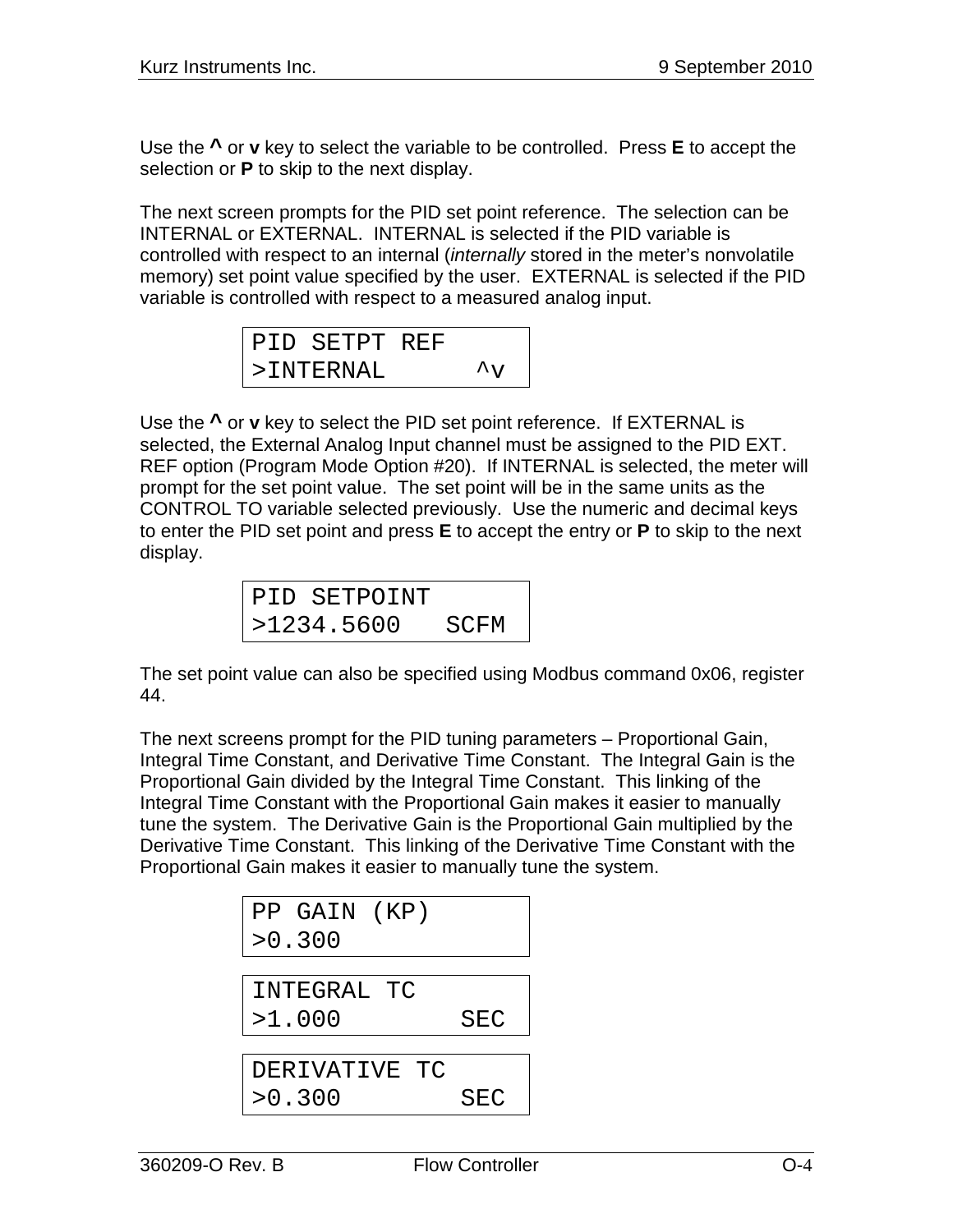Use the numeric and decimal keys to enter the PID tuning parameters and press **E** to accept the entry or **P** to skip to the next display.

The meter next prompts for the PID low (output) limit. This limit is the lowest flow rate or velocity (depends on the CONTROL TO variable selected) that the meter will control to (see the section on 4-20 mA output range for control output in flow units). Its output will saturate 10% below the entered value. The limit will also prevent the integral term "wind up" or accumulation. Use the numeric and decimal keys to enter a PID Low Limit and press **E** to accept the entry or **P** to skip to the next display.

| PID LOW LIMIT |      |
|---------------|------|
| >0.000        | SCFM |

The meter next prompts for the PID high (output) limit. This limit is the highest flow rate or velocity (depends on the CONTROL TO variable selected) that the meter will control to (see the section on 4-20 mA output range for control output in flow units). Its output will saturate 10% above the entered value. The limit will also prevent the integral term "wind up" or accumulation. Use the numeric and decimal keys to enter a PID High Limit and press **E** to accept the entry.

|          | PID HIGH LIMIT |
|----------|----------------|
| >5000.00 | SCFM           |

Pressing **E** or **P** will exit out of the Setup PID Data Menu and return to the Program Mode Option Entry screen.

# *Setup for the PID 4-20 mA Control Output*

The PID control output is a 4-20 mA positional signal. It uses either one of the 4- 20 mA analog outputs. An analog output (AO1 or AO2) must be configured to the PID output. The analog output setup is performed in Program Mode as described below.

Enter *Program Mode* by pressing **P,** the **access code** (654321), and **E.** Press **2** to invoke the *Quick Jump* option entry method and select **Option #5** or **#6**, for the Setup AO1 or Setup AO2 menu, respectively.

The following key/display sequences demonstrate setting up Analog Output #2 as the PID output (if the PID output is needed on Analog Output #1, select Option #5 at the Program Mode Option Entry screen)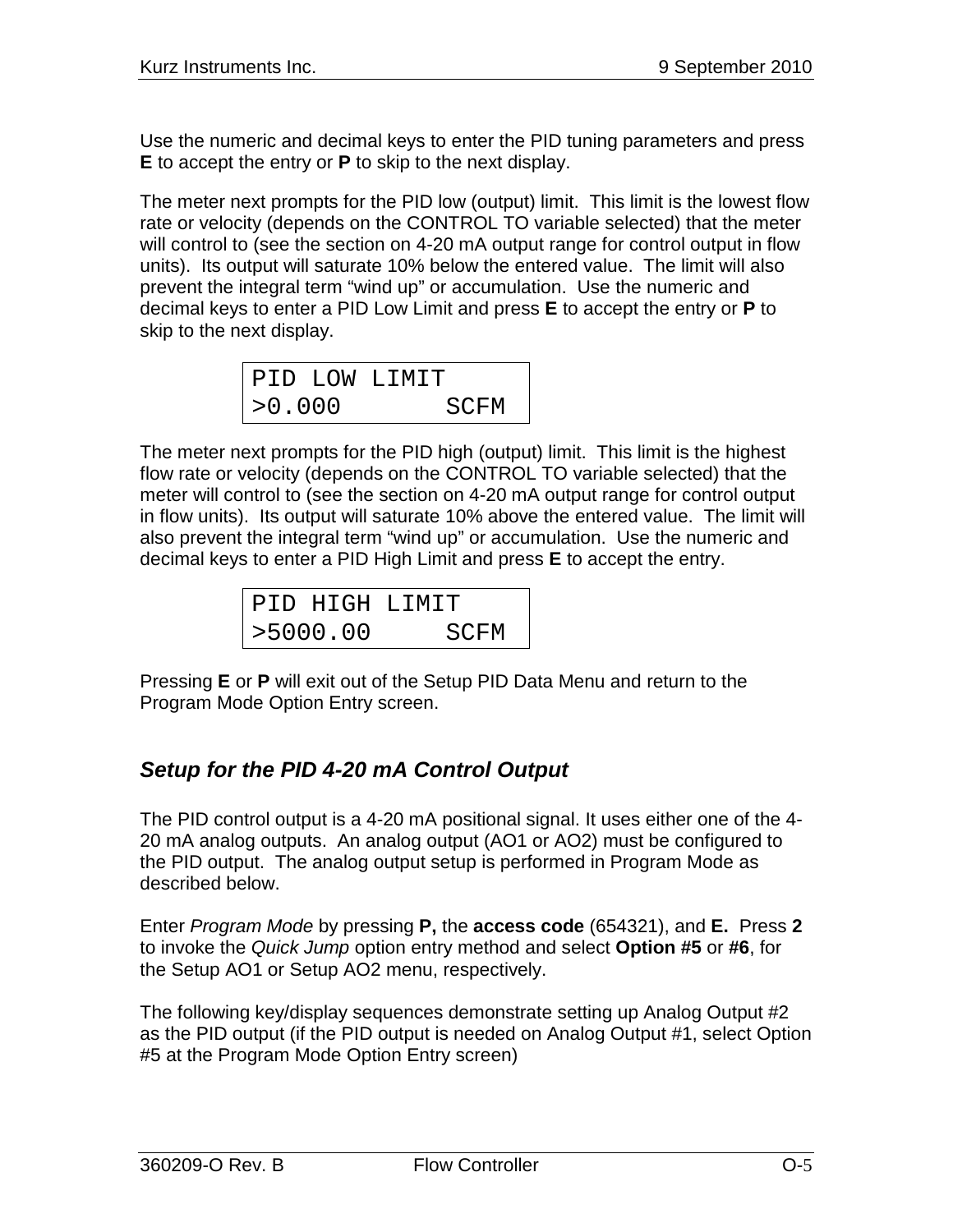The meter will prompt for a function to assign to the analog output. Use the **^** or **v** key to scroll through the selection list until 'PID' is displayed. Press **E** to accept 'PID'.

> ANALOG OUT 2 >PID ^v

The meter will next prompt for the analog output signal at 4mA. This is the value of the controlled variable (Flow Rate or Velocity) when the valve or damper is fully closed or the fan is OFF; this value is usually zero.

| AO1 at 4mA |                    |  |
|------------|--------------------|--|
|            | $>0.00000000$ SCFM |  |

Use the numeric and decimal keys to enter a value and press **E** to accept the entry or **P** to skip to the next display.

The meter will next prompt for the analog output signal at 20mA. This is the value of the controlled variable (Flow Rate or Velocity) when the valve or damper is 100% open or the fan is at full speed (controlled device).

|            | AO1 at 20mA |      |
|------------|-------------|------|
| >12345.678 |             | SCFM |

Use the numeric and decimal keys to enter a value and press **E** to accept the entry.

Pressing **E** or **P** will exit out of the Setup AO Menu and return to the Program Mode Option Entry screen.

# <span id="page-5-0"></span>*Setup for the External Input for PID Remote Reference*

The PID is controlled from a set point reference. The PID set point reference can be defined as either INTERNAL or EXTERNAL. When the set point reference is INTERNAL, the set point value is specified by the user and stored in the MFT-B. This value can be changed at the meter keypad or can be specified via Modbus. Alternatively, the reference set point can be read from an ANALOG INPUT (4- 20mA) signal. When the PID is controlled from an ANALOG INPUT signal, the PID set point reference is configured as EXTERNAL.

The Analog Input for the EXTERNAL PID set point is setup in Program Mode as described below.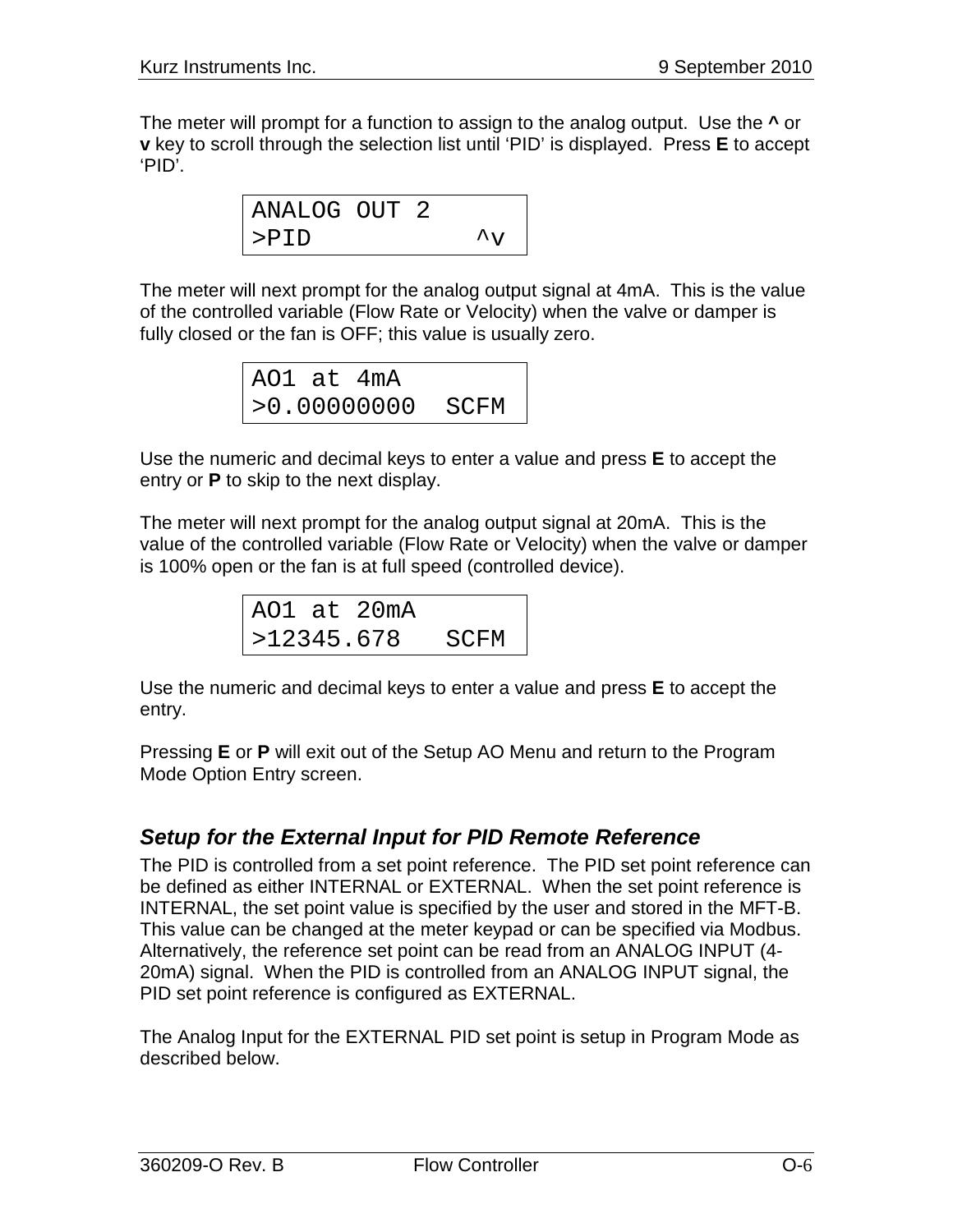Enter *Program Mode* by pressing **P,** the **access code** (654321), and **E.** Press **2** to invoke the *Quick Jump* option entry method and select **Option #20**, for the Setup External Input menu.

If the screen displays

|  | EXTERNAL INPUT   |
|--|------------------|
|  | IS NOT INSTALLED |

the meter was not purchased with this option. Section I defines each version of the hardware to check if this feature is available for your meter.

If the meter is factory configured with the external analog input feature, the meter will prompt to assign a function to the External (Analog) Input.

| EXT. INPUT USAGE       |  |  |
|------------------------|--|--|
| >PID EXT. REF $\gamma$ |  |  |

Use the **^** or **v** key to scroll to 'PID EXT. REF' and press **E** to accept the selection or **P** to skip to the next display.

The next menu items setup the 4-20mA range of the external analog input. The meter first prompts for the External Input value at 4.00 mA. This is the minimum value of the PID set point that can be used. The value is in the same units as the controlled variable configured when the PID was set up (Flow Rate or Velocity). The example below shows a flow meter with the PID controlled variable as the Flow Rate.

|           | INP VAL AT 4mA |      |  |
|-----------|----------------|------|--|
| >0.000000 |                | SCFM |  |

Use the numeric and decimal key to enter the minimum PID set point and press **E** to accept the new entry or **P** to skip to the next display.

The meter will next prompt for the External Input value at 20.00 mA. This is the maximum value of the PID set point that can be used. The value is in the same units as the controlled variable configured when the PID was set up (Flow Rate or Velocity).

|           |  |      | INP VAL AT 20mA |
|-----------|--|------|-----------------|
| >0.000000 |  | SCFM |                 |

Use the numeric and decimal key to enter the maximum PID set point and press **E** to accept the new entry or **P** to skip to the next display.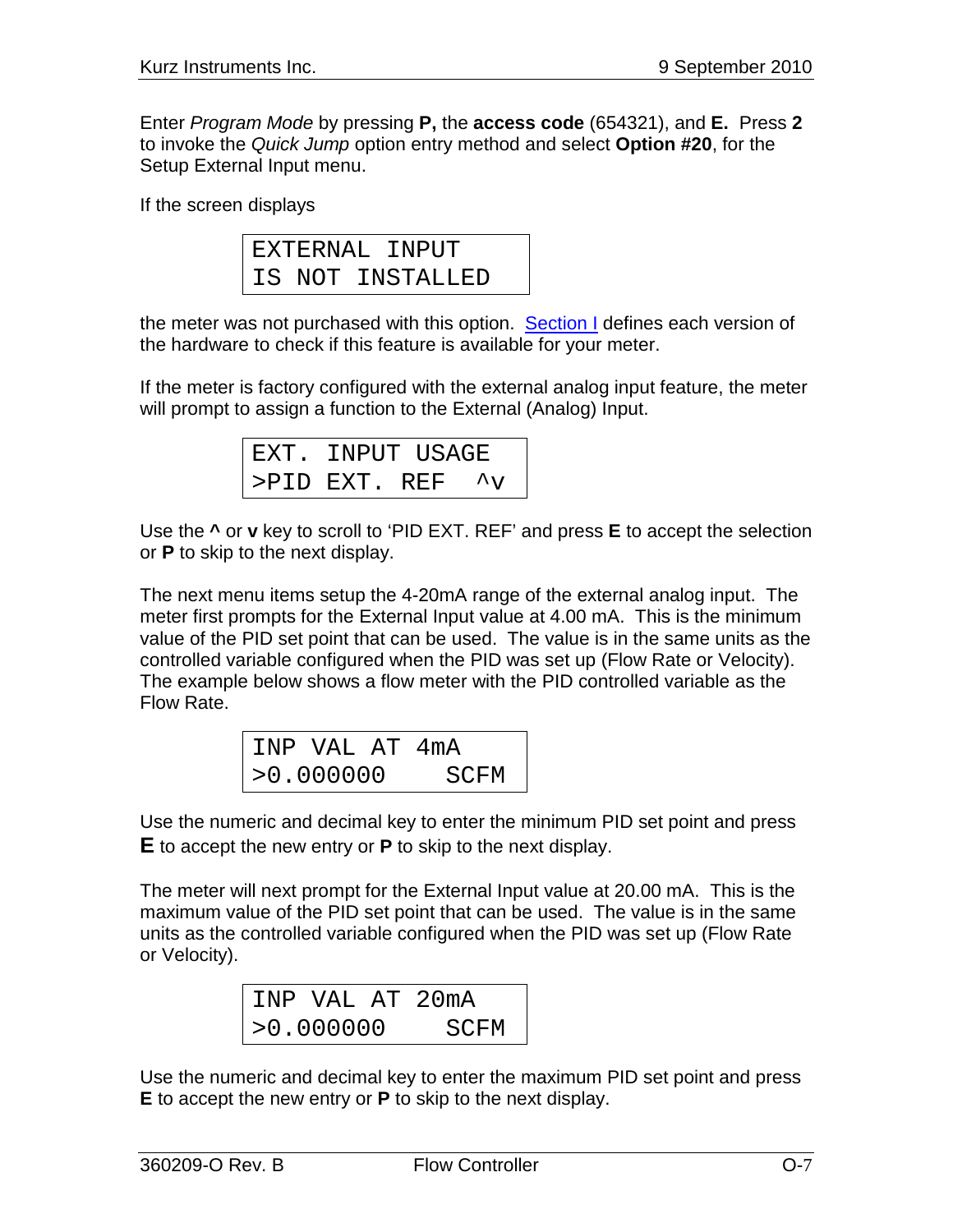The meter will next prompt for the External Input digital filter time constant, the default is 0.5 seconds.

| FILTER TC |      |
|-----------|------|
| >0.500    | SEC. |

Use the numeric and decimal key to enter the FILTER TIME CONSTANT and press E to accept the new entry. Pressing **E** or **P** will exit out of the Setup External Input Menu and return to the Program Mode Option Entry screen.

# *PID CONTROLLER OPERATION*

The PID controller can be setup to operate in Automatic or Manual mode. The PID operation is configured in Program Mode using the Setup PID Data menu **(Option #21)**.

#### *PID Control in Automatic Mode*

PID control action will start as soon as the Automatic mode is set in the PID setup menu (in Program mode). The flow rate or velocity is maintained to the PID set point value. The PID control is in the Automatic mode if the PID operation selected is AUTOMATIC. Refer to the section 'Setup [PID Data](#page-2-0) Menu'.

#### *PID Control in Manual Mode*

The PID control is in the Manual mode if the PID operation selected is MANUAL and the PID State is ON. Refer to the section 'Setup [PID Data](#page-2-0) Menu'. The manual control is performed by manually adjusting the PID output or 4-20 mA position signals in Program Mode as described below.

Enter *Program Mode* by pressing **P,** the **access code** (654321), and **E.** Press **2** to invoke the *Quick Jump* option entry method and select **Option #22**, for the Manual PID Control menu.

If the screen displays

PID FUNCTION IS NOT INSTALLED!!

the meter was not purchased with this option. Section I defines each version of the hardware to check if this feature is available for your meter.

If the screen displays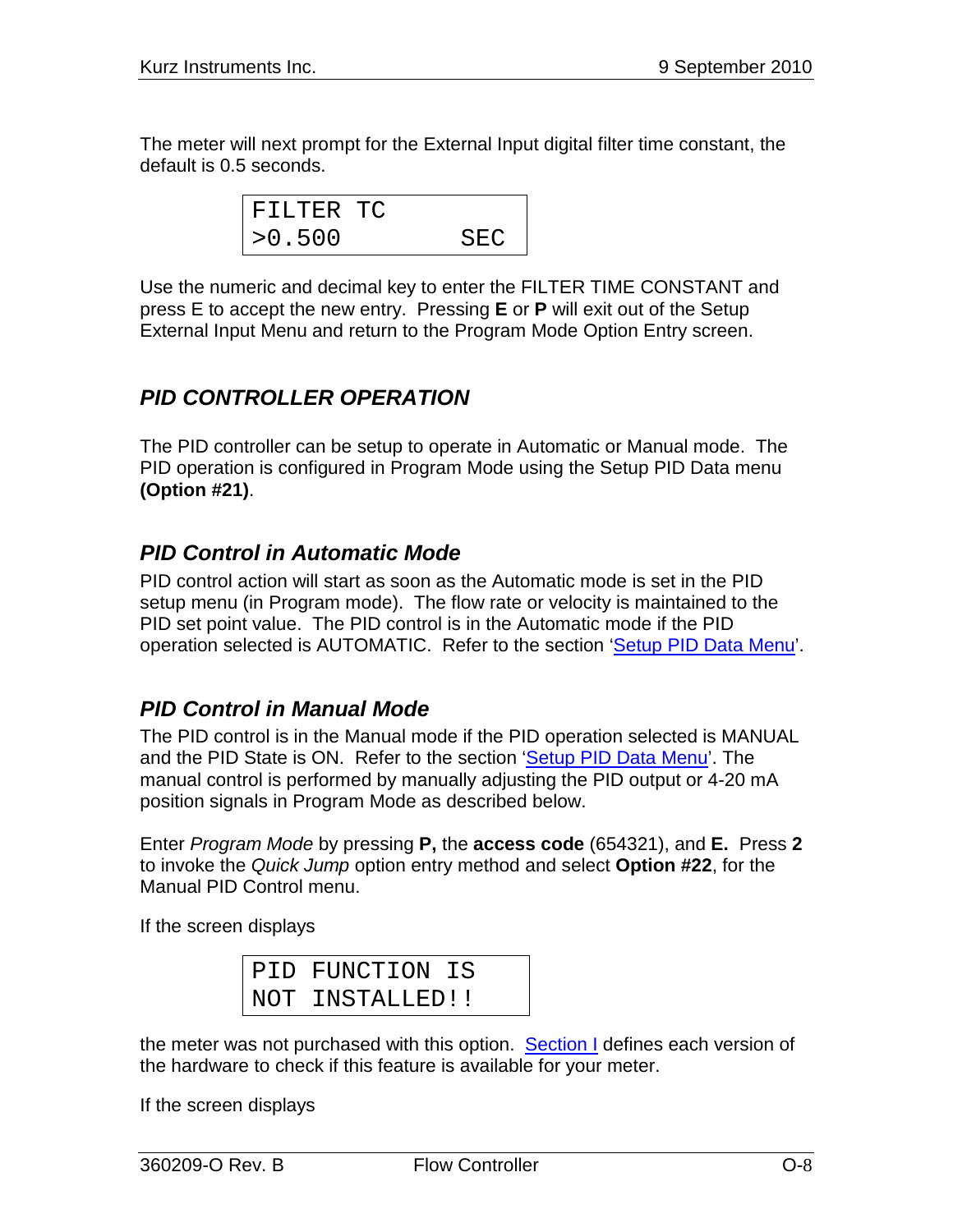PID STATE IS OFF NOT ACTIVE

the PID state needs to be turned ON in the Setup PID Data menu (**Option #21**).

If the screen displays

|  | PID IS AUTOMATIC |  |
|--|------------------|--|
|  | SET MANUAL MODE  |  |

the PID operation needs to be set to MANUAL in the Setup PID Data menu.

If the meter is factory configured with the PID function, the PID state is ON, and the PID Operation is set to MANUAL, the meter will display the following prompt for the PID manual control.

OUT= 0 PERCENT ^=OPEN v=CLOSE

Use the **^** key to increase the output and the **v** key to decrease the output. When 100 percent is displayed, the maximum PID limit equivalent to the maximum output current is reached. When 0 percent is displayed, the minimum PID limit equivalent to the minimum output current is reached.

# *Displaying the PID Remote Reference Reading*

The External Input reading can be viewed in Display Mode. Enter Display Mode by pressing **D** and **2** to invoke the *Quick Jump* option entry method and select **Option #41** for the External Input display. The screen will display the following

| $IN = XX. XXX$  |       |
|-----------------|-------|
| YYYY.YY<br>A'I' | SCH'M |

The XX.XXX value is the 4-20mA signal (current) read from the Analog Input and the YYYY.YY value is the equivalent PID reference (Flow Rate or Velocity) at the XX.XXX current level. The mapping of input current to Flow Rate or Velocity is configured in the Set External Input Data menu.

Press **H** to exit from the External Input display and return to the Option Entry screen of Display Mode. Press **H** again to return to *Run Mode*.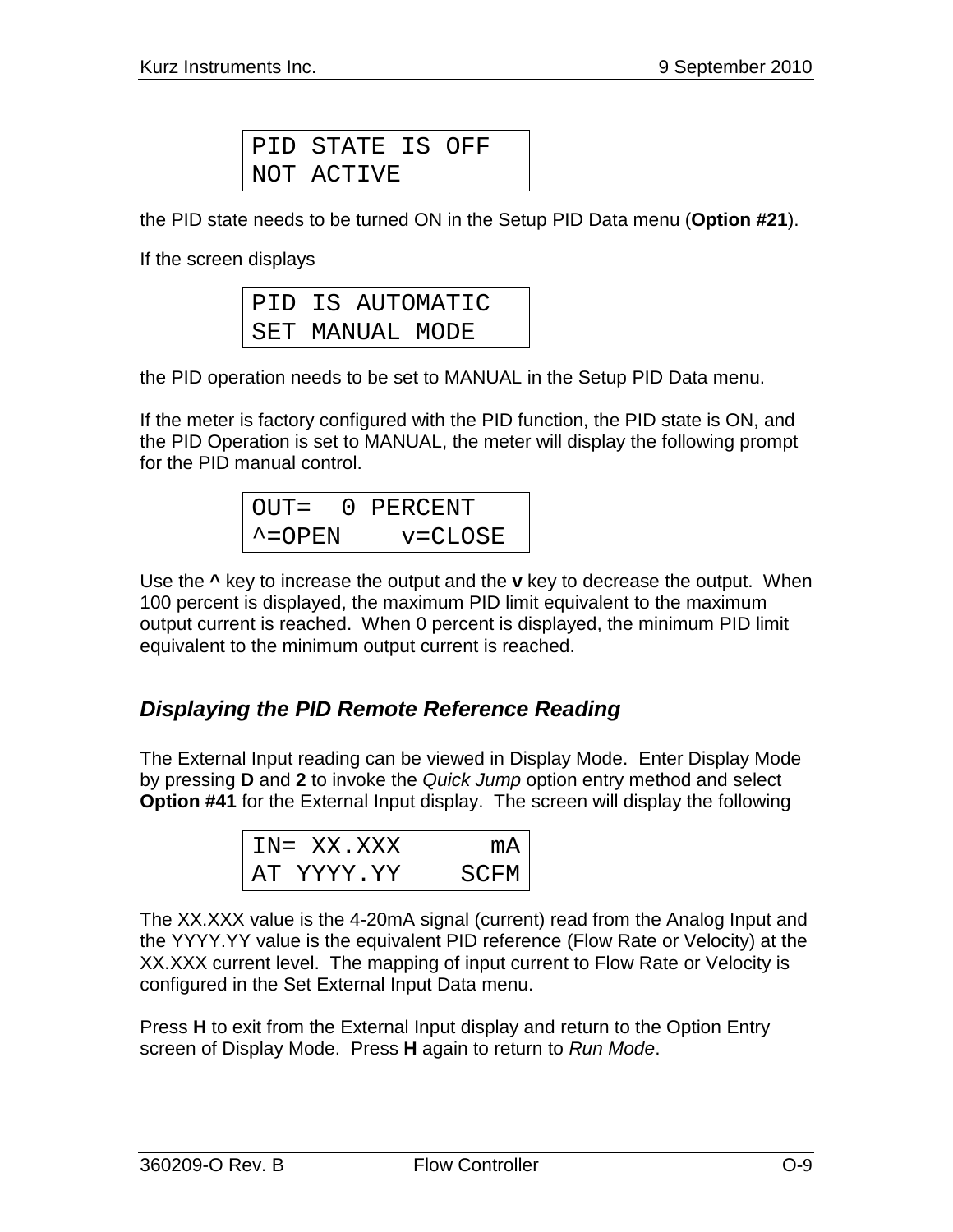# <span id="page-9-0"></span>*PID Tuning.*

Manual tuning of a PID loop can be done by following the steps listed below.

1. Place the unit in manual control mode or open loop control. Increase or decrease the 4-20 mA output by 5 to 10%. Note the flow response change.

Then the Proportion Gain starting point is: 2 x Output change (engineering units)/(Flow Response change) *(this is a unit less number)*

Note the system response time (0 to 63% change) to the change. Set the Integral response time to this number.

Set the derivative time constant to 1/6 of the integral time.

2. Now place the system in closed loop or automatic operation. Do a small change of the set point and observe how it reacts.

Example system responses



Increase the proportional Gain and reduce the integral time constant.